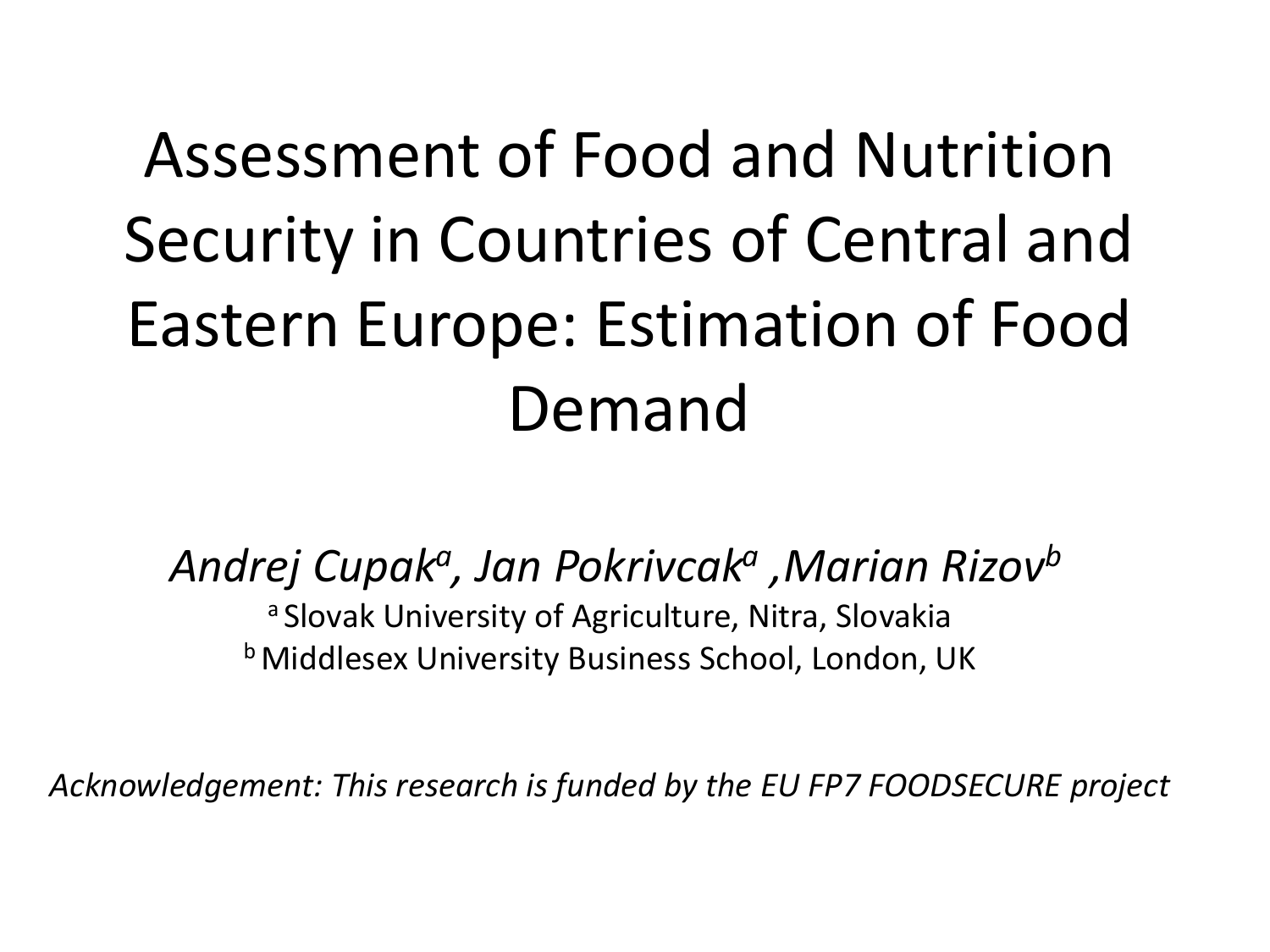# Table of Contents

- Background and introduction
- Objectives
- Data
- Theoretical Framework
- Empirical Estimation
- Results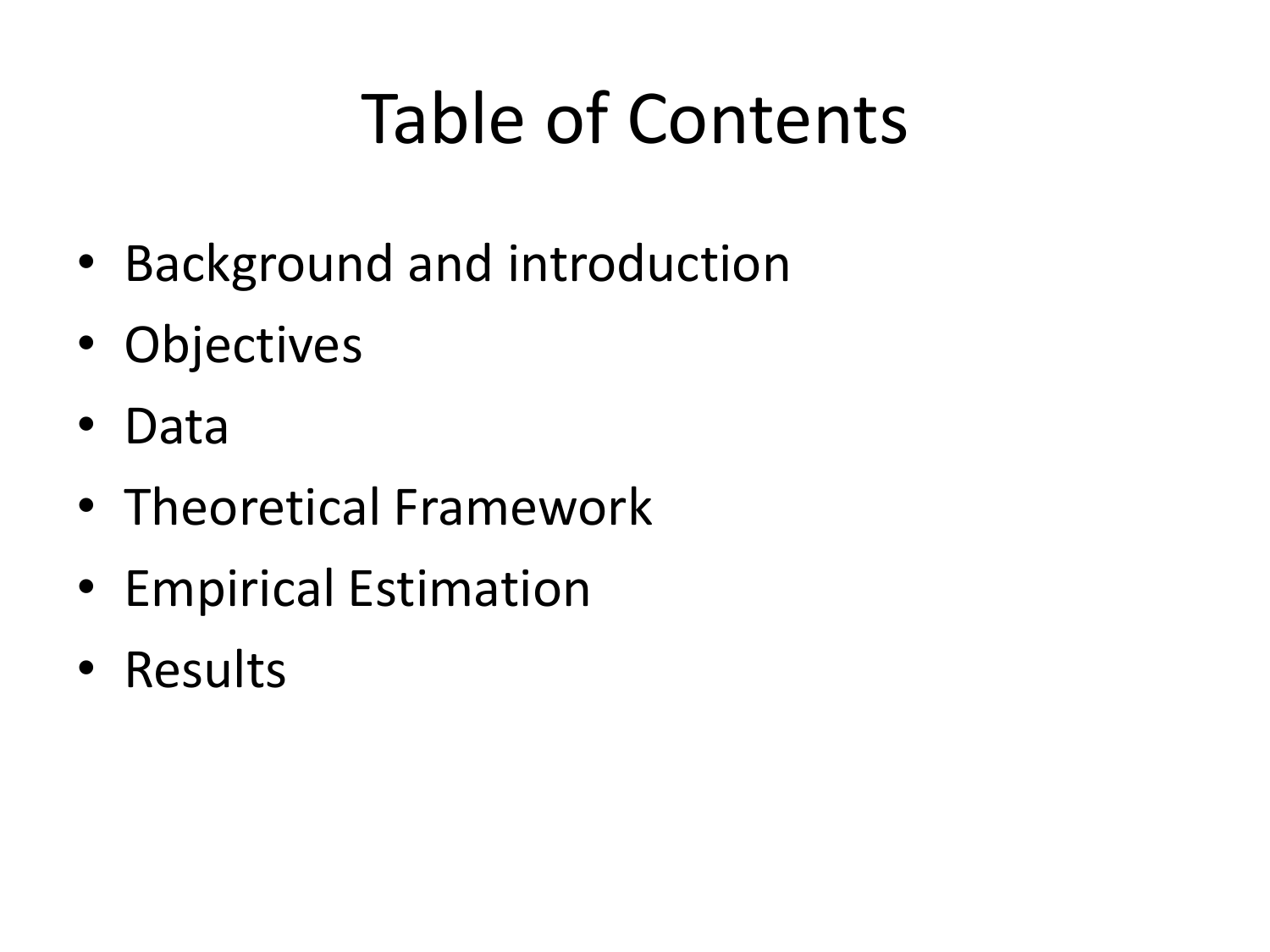#### Background and introduction



Source: Eurostat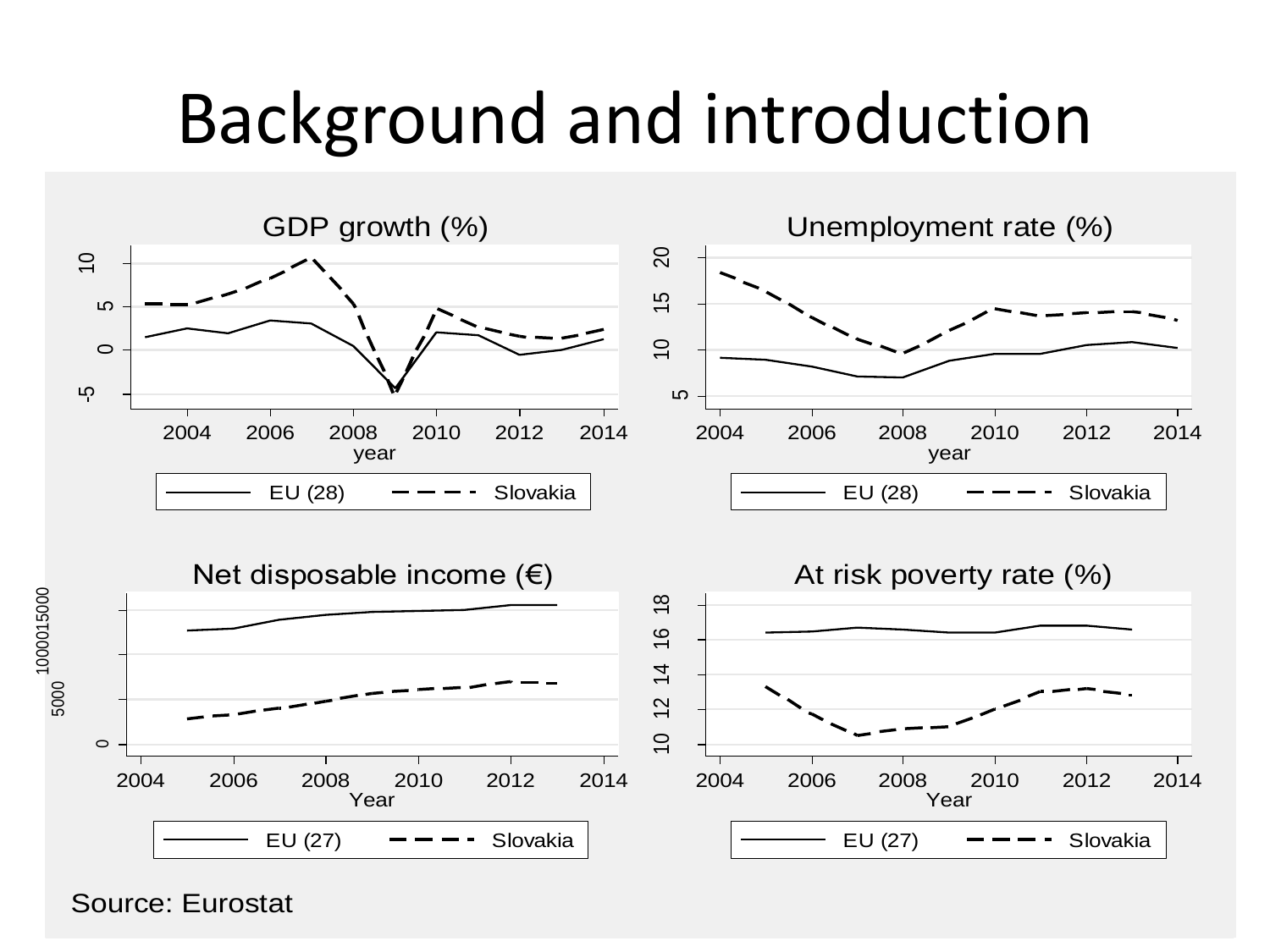#### Background and introduction



Source: Eurostat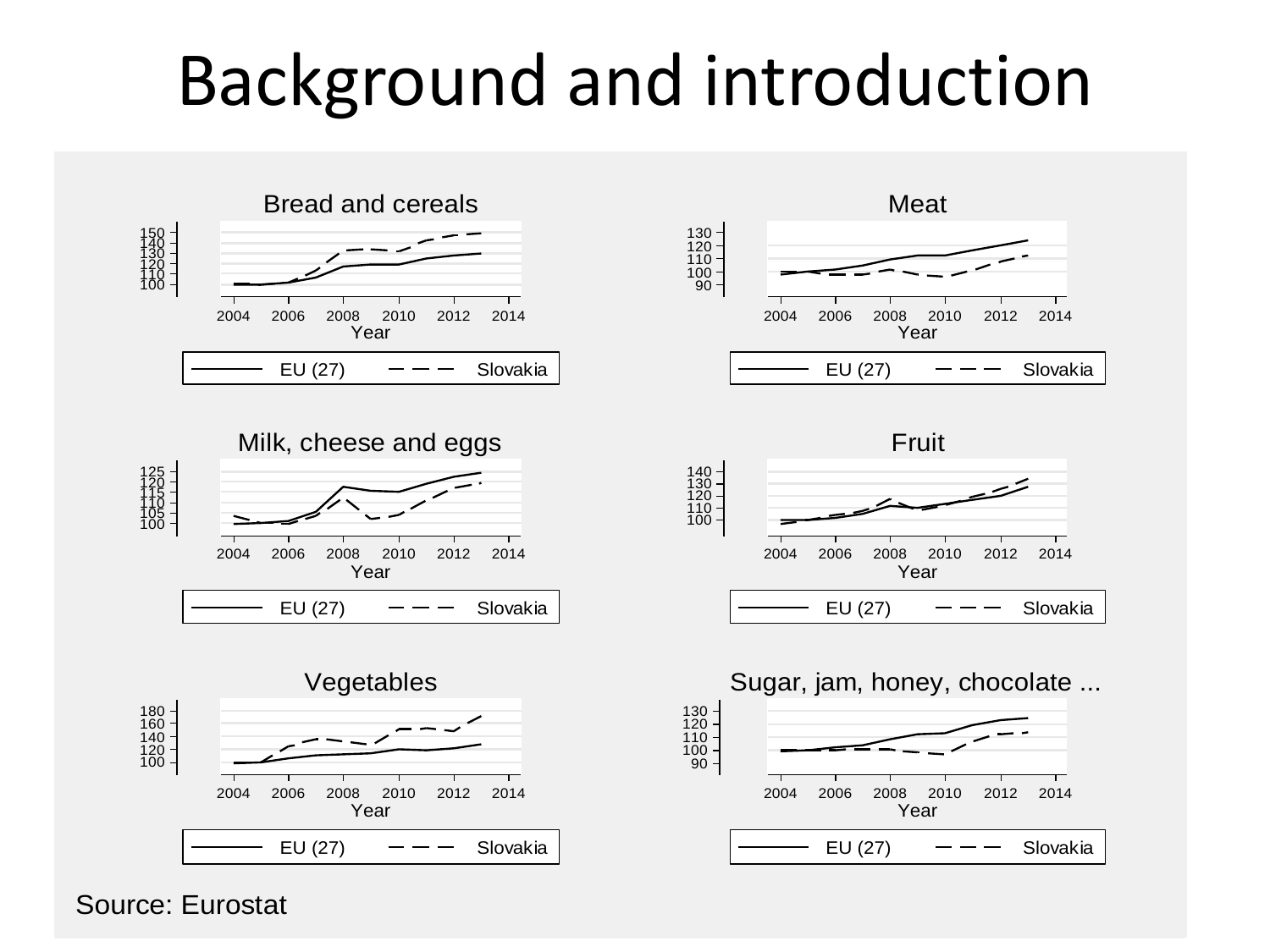# Background and introduction

Income levels, unemployment and poverty rates considerably differ among developed and less developed regions of Slovakia

#### **Unemployment rate by regions Poverty rate by regions**

| Region          | 2004  | 2007  | 2010  |
|-----------------|-------|-------|-------|
| Bratislava      | 3.39  | 1.98  | 4.63  |
| Trnava          | 8.83  | 4.3   | 8.17  |
| Trencin         | 8.09  | 4.5   | 9.51  |
| Nitra           | 14.8  | 7.1   | 11.76 |
| Zilina          | 11.12 | 5.55  | 10.86 |
| Banska Bystrica | 19.5  | 14.1  | 18.86 |
| resox           | 17.5  | 12.05 | 17.75 |
| Kosice          | 18.89 | 13.02 | 16.78 |
| Total           | 13.07 | 7.99  | 12.46 |

| Region          | 2005 | 2007 | 2010 |
|-----------------|------|------|------|
| Bratislava      | 7.8  | 5.9  | 5.1  |
| imava           | 10.9 | 8    | 6.7  |
| Trencin         | 13   | 7    | 10.1 |
| Nitra           | 16   | 12.2 | 13.2 |
| Zilina          | 12   | 8.5  | 9.6  |
| Banska Bystrica | 10   | 12.6 | 16.9 |
| Presox          | 21.3 | 15.6 | 18.7 |
| Kosice          | 13   | 11.9 | 12.7 |
| Total           | 13.3 | 10.5 | 12   |

Source: Slovak Statistical Office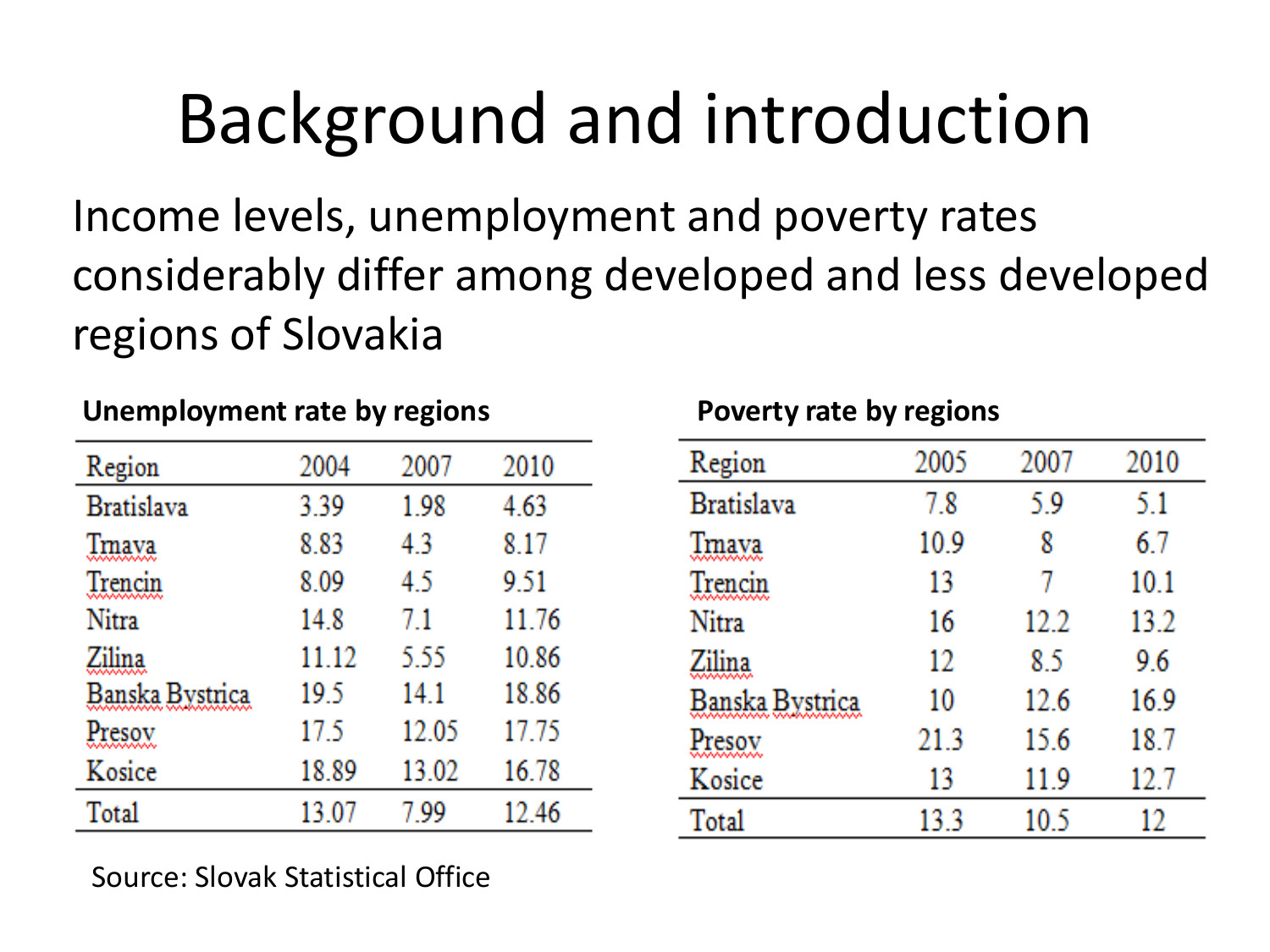# Background and Introduction

- Growing demand for FAFH especially in developed countries
- Expenditure share on FAFH 40 45% of total food spending
- FAFH consumption less developed in CEE, but expanding and becoming relevant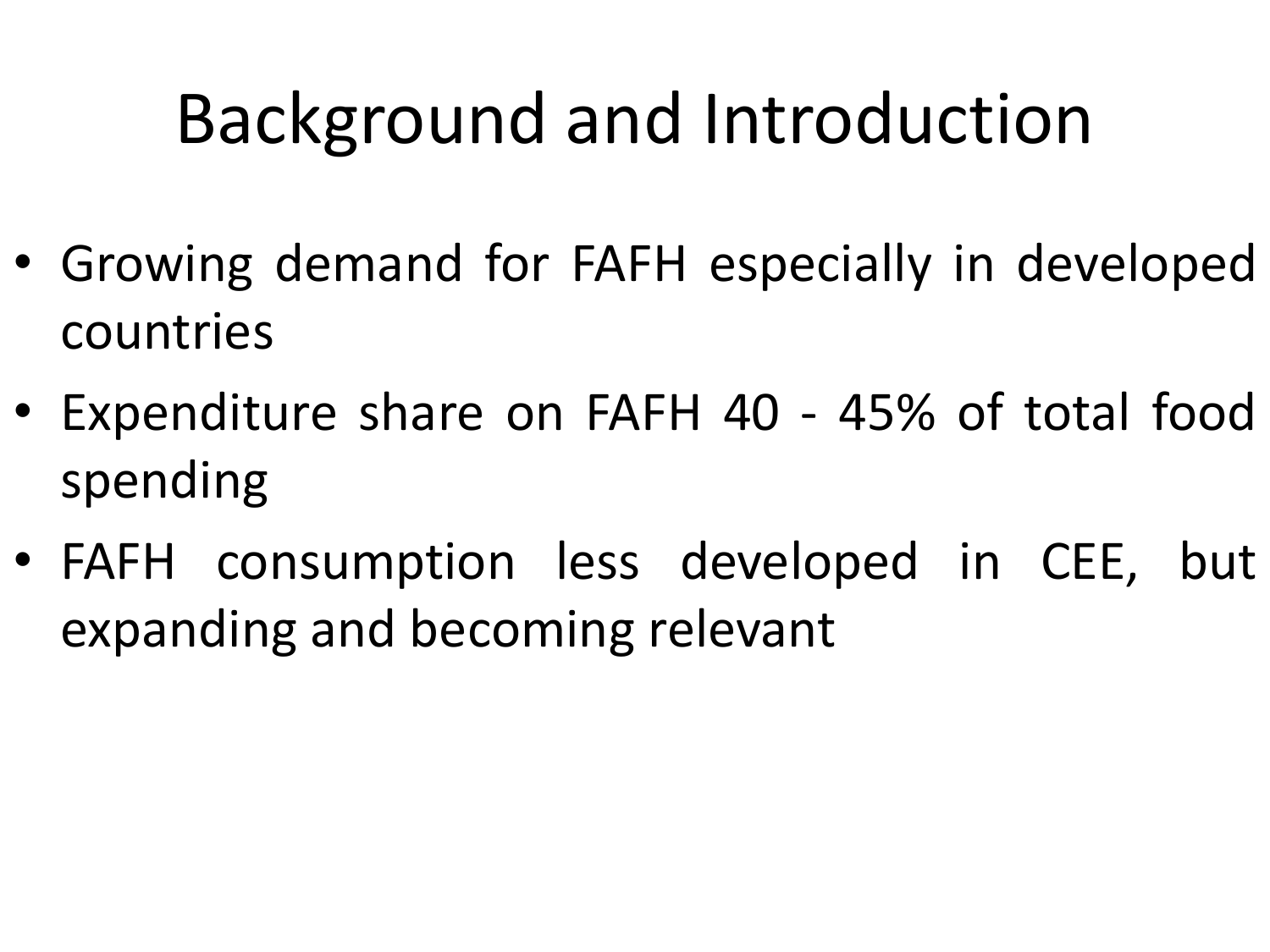# Objective of the paper

Analyze food-away-from-home and its determinants (important aspect of FNS since obesity is closely related to FAFH demand)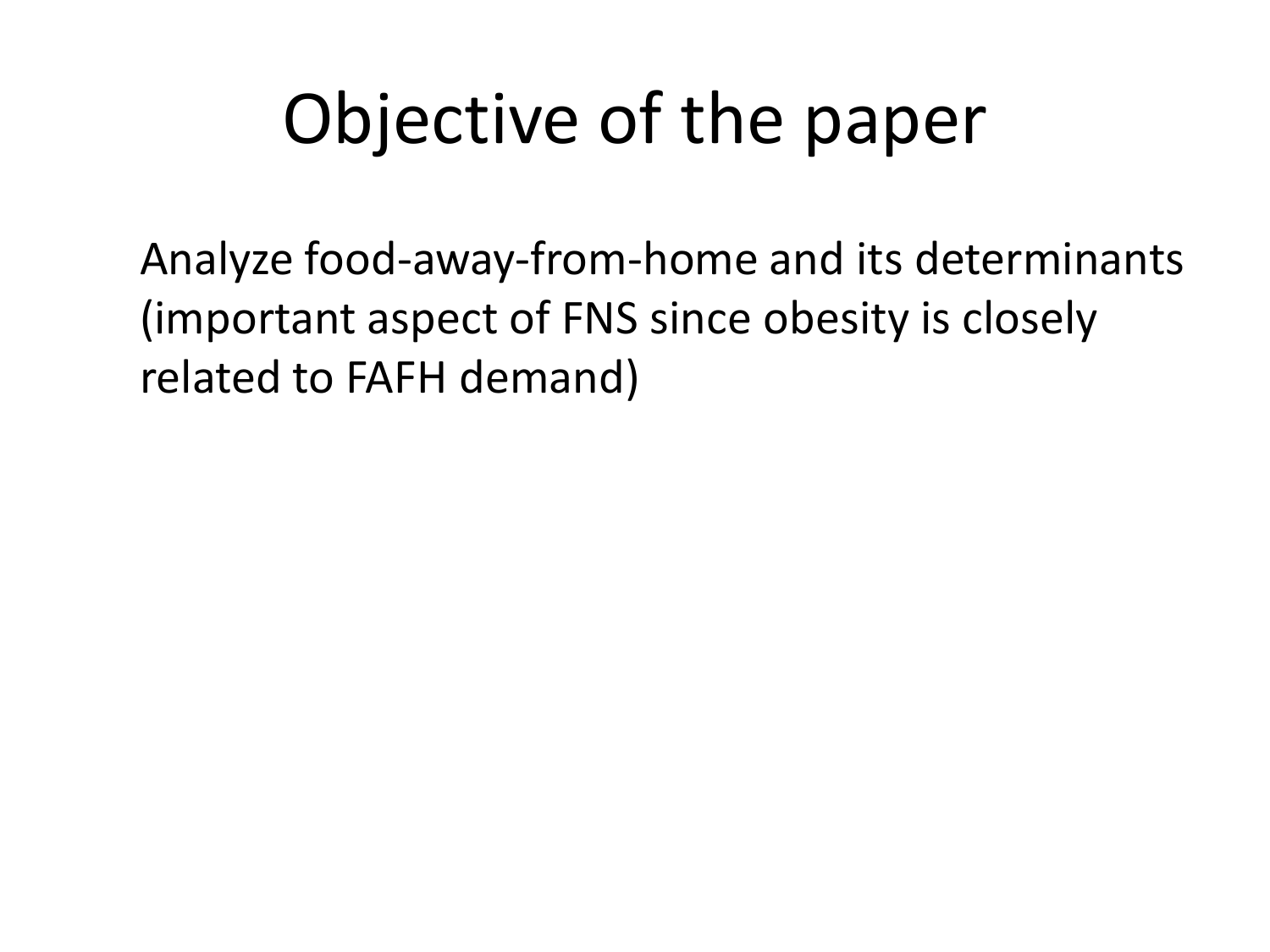#### Literature Review

- Much evidence internationally that rising income increases the demand for FAFH (e.g.Prochaska and Schrimper, 1973; Kinsey, 1983; Jensen and Yen, 1996; Nayga, 1996),
- **Household composition and population structure** has effect on FAFH
	- Families with preschool children and older woman dine away from home less than other families (Redman,1980)
	- Households with members between age 4 and 14 consume more FAFH than those with people 26–50 years. (Lee and Brown, 1986)
	- Per capita FAFH expenditure on younger members is less than that on adults, but that expenditures on youth are increasing over time. (Byrne et al. 1996)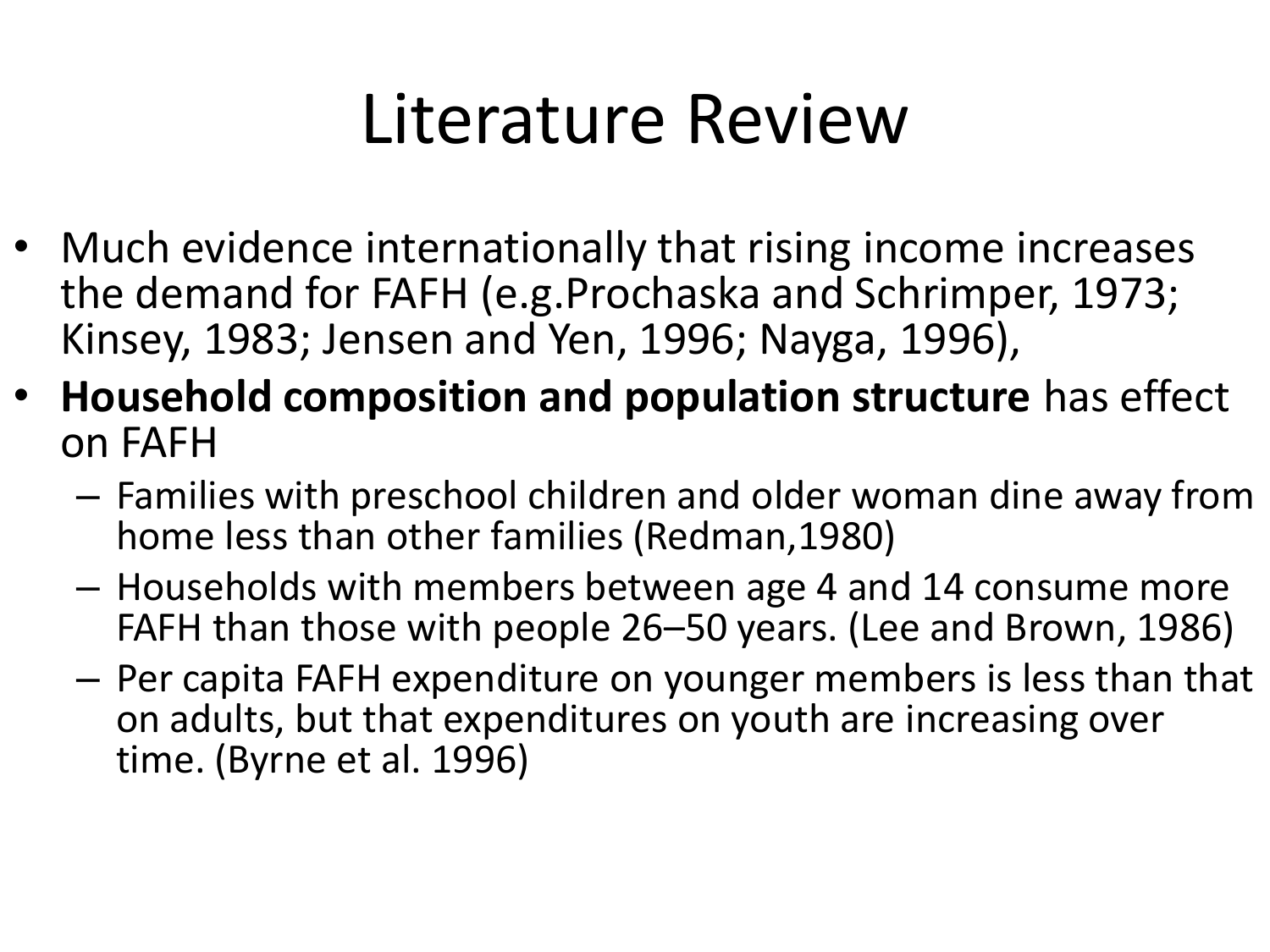#### Literature Review

- Household composition and population structure has effect on FAFH
	- Household composition has varying effects on consumption of particular foods such as cheese (Yen and Jones, 1997) and pork (Su and Yen, 1996).
	- Household size significantly increases the probability and expenditure of breakfast consumption away from home but negatively affects lunch consumption in Spain (Mutlu and Gracia, 2006)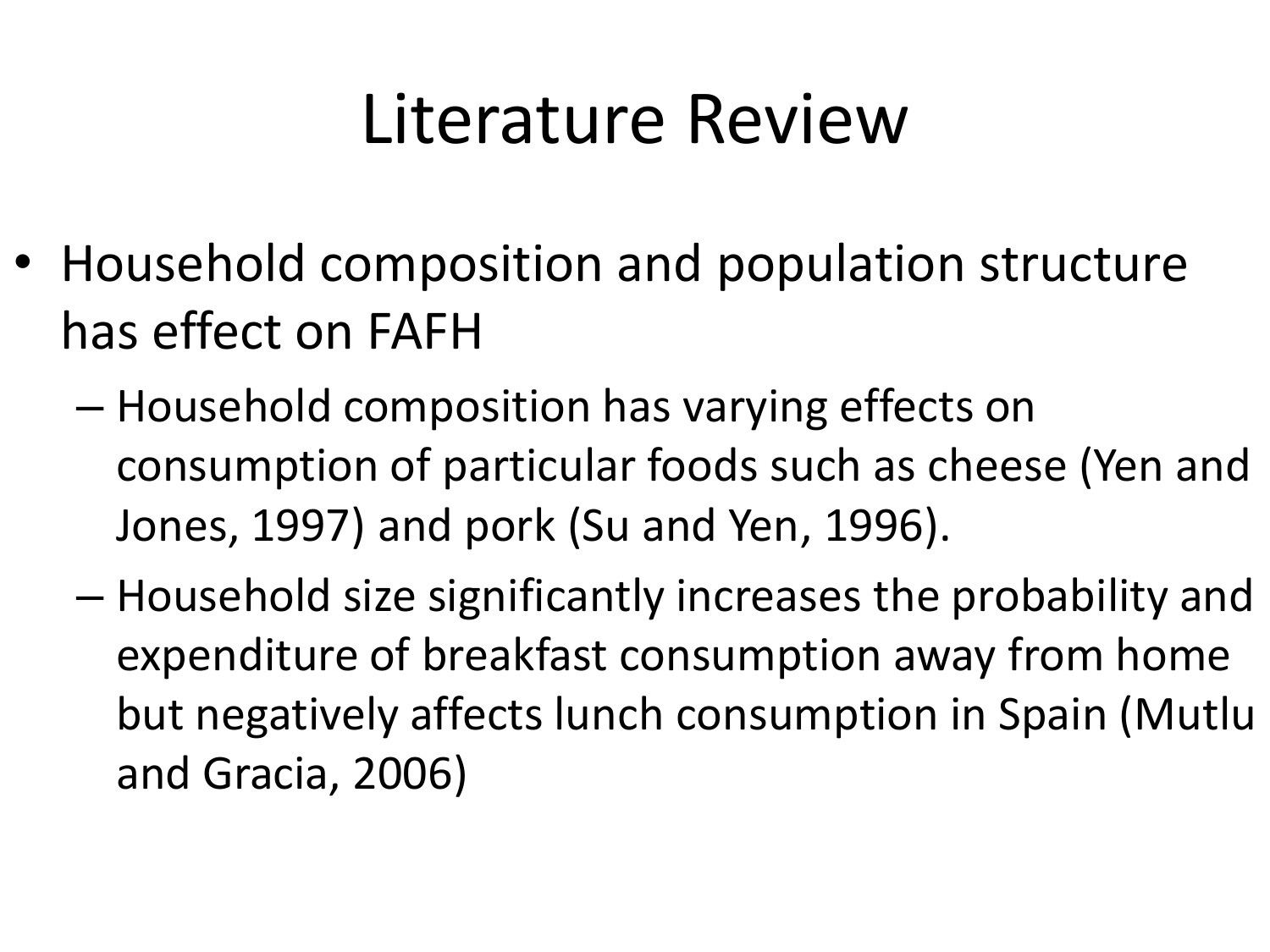#### Literature Review

- Many studies have analyzed link between FAFH and obesity as well because of the oversized portions of meals offered at fastfood outlets (see, e.g. Thompson et al., 2003; or Naska et al., 2011)
- Since the obesity rates are quite high in the CEE Countries ranging from 20% in Slovakia to almost 28% in Hungary (OECD, 2014), FAFH analysis is timely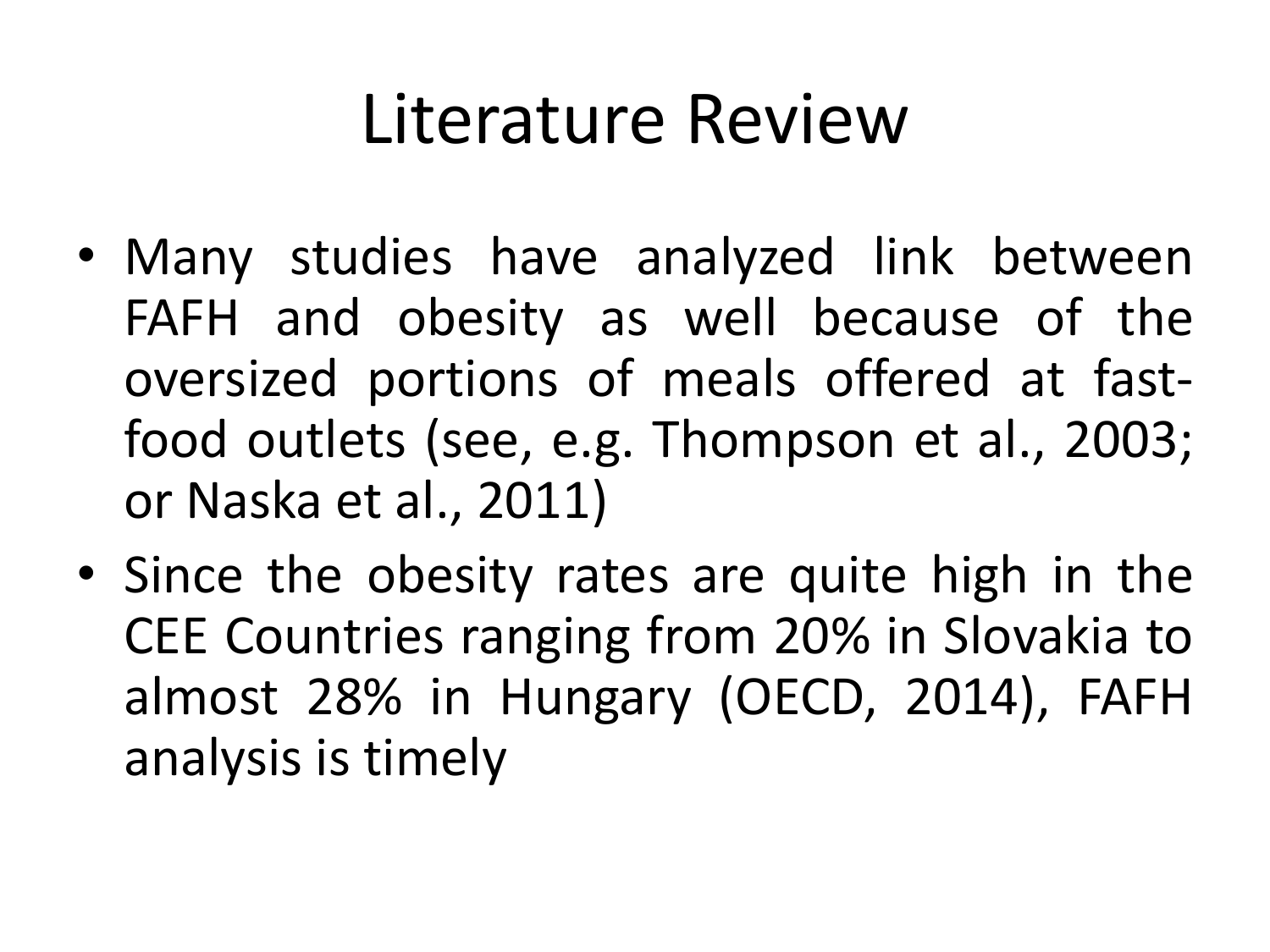#### Data

- Slovak HBS data consists of seven annual rounds, 2004 – 2010
- Annual sample has about 4700 households
- Info collected on a one-month recall basis
- Data contains household incomes, expenditures on food and non-food goods and services, expenditures on FAFH during past month.
- Data contains also info on quantities consumed by household, its location and size as well as individual household member characteristics such as age, education, occupation, marital status and others.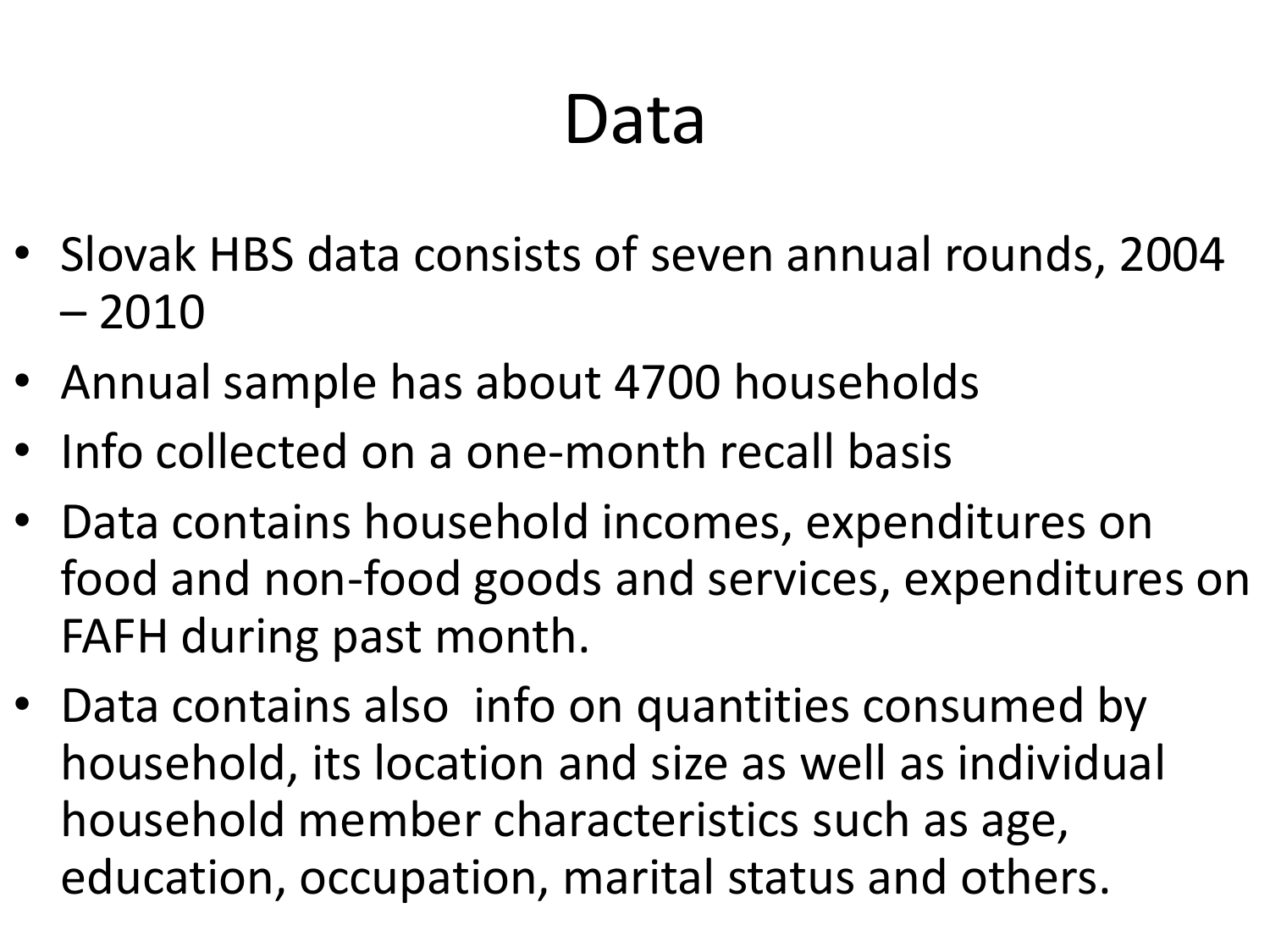#### Data

- Households are asked whether they participate in the FAFH market and how much they spend on it (monthly recall basis)
- As explanatory covariates, HH income, wife's working status, HH head's characteristics and other control variables are used
- Estimations are carried out on the pooled dataset covering period from 2004 to 2010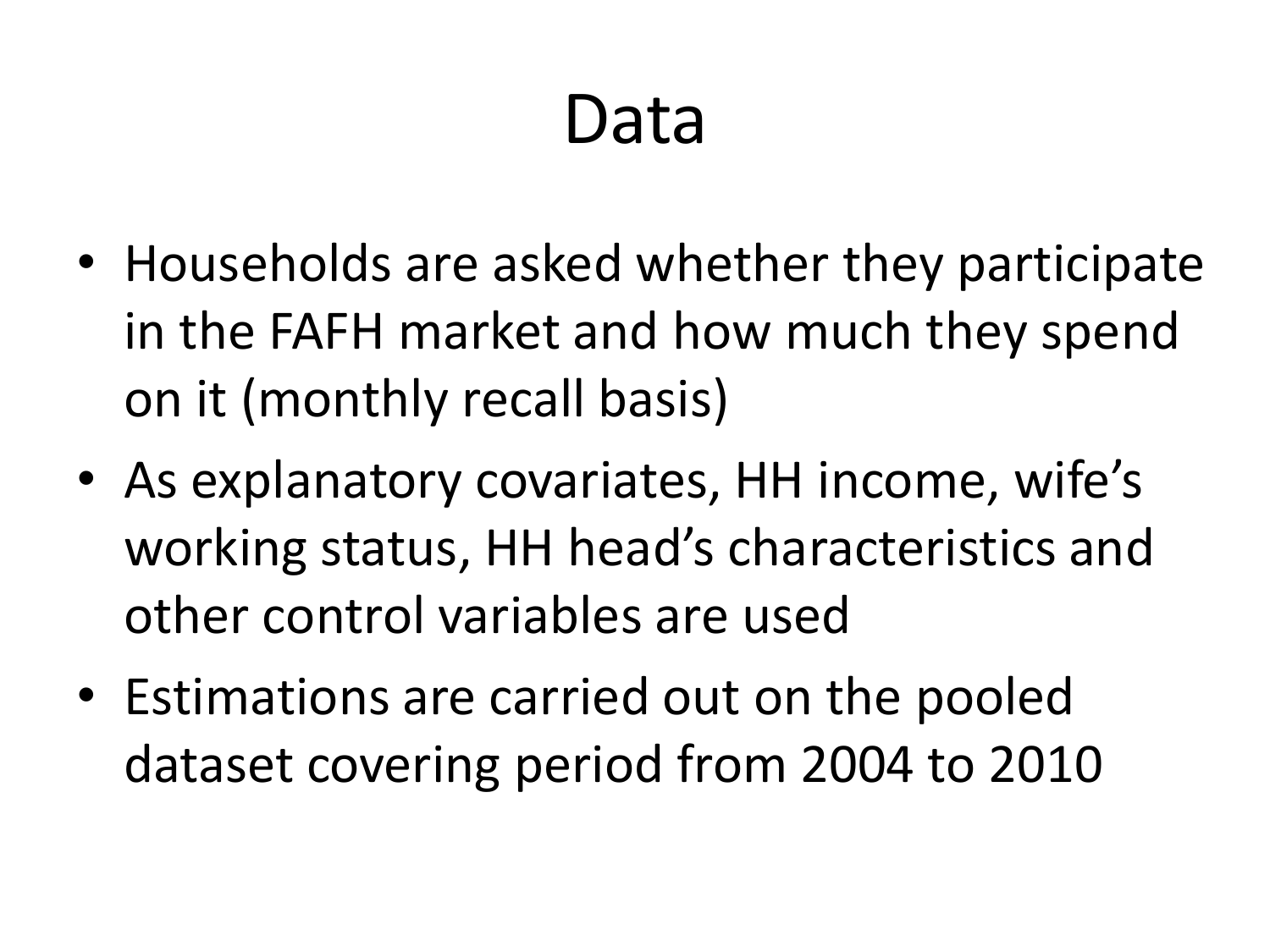#### Theoretical Framework

- FAFH estimation based on the household production theory developed by Becker (1965), Lancaster (1971), and Michael and Becker (1973).
- Households assumed to be both producers and utility maximizing consumers.
- Households maximises utility, which is a function of the quantities of commodities produced in the household subject to the household production function, time constraints and full-income constraints.
- The derived demand for FAFH is a function of income, opportunity costs of woman's time and a set of demographic and socio-economic characteristics.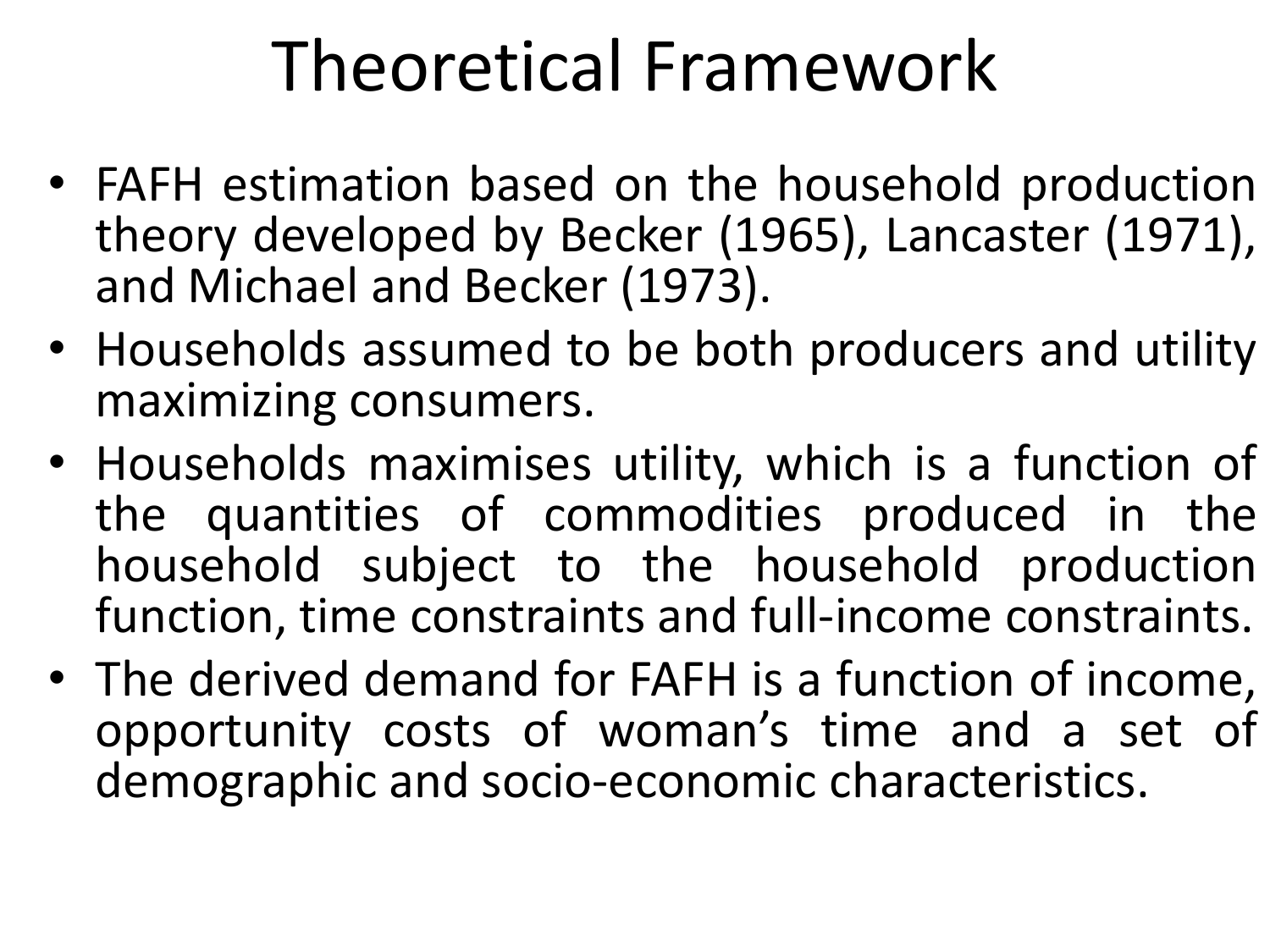#### Theoretical framework

- Relative to neoclassical demand functions,household production models include the opportunity cost of time, full-income budget constraint, and technical efficiency or technical change in household production as determinants of the demand for food and other inputs.
- Time spent shopping, preparing and eating food has a cost even though there is not a direct cash outlay and that individuals who have a higher opportunity cost of time find ways to substitute toward less human time intensive means of household production.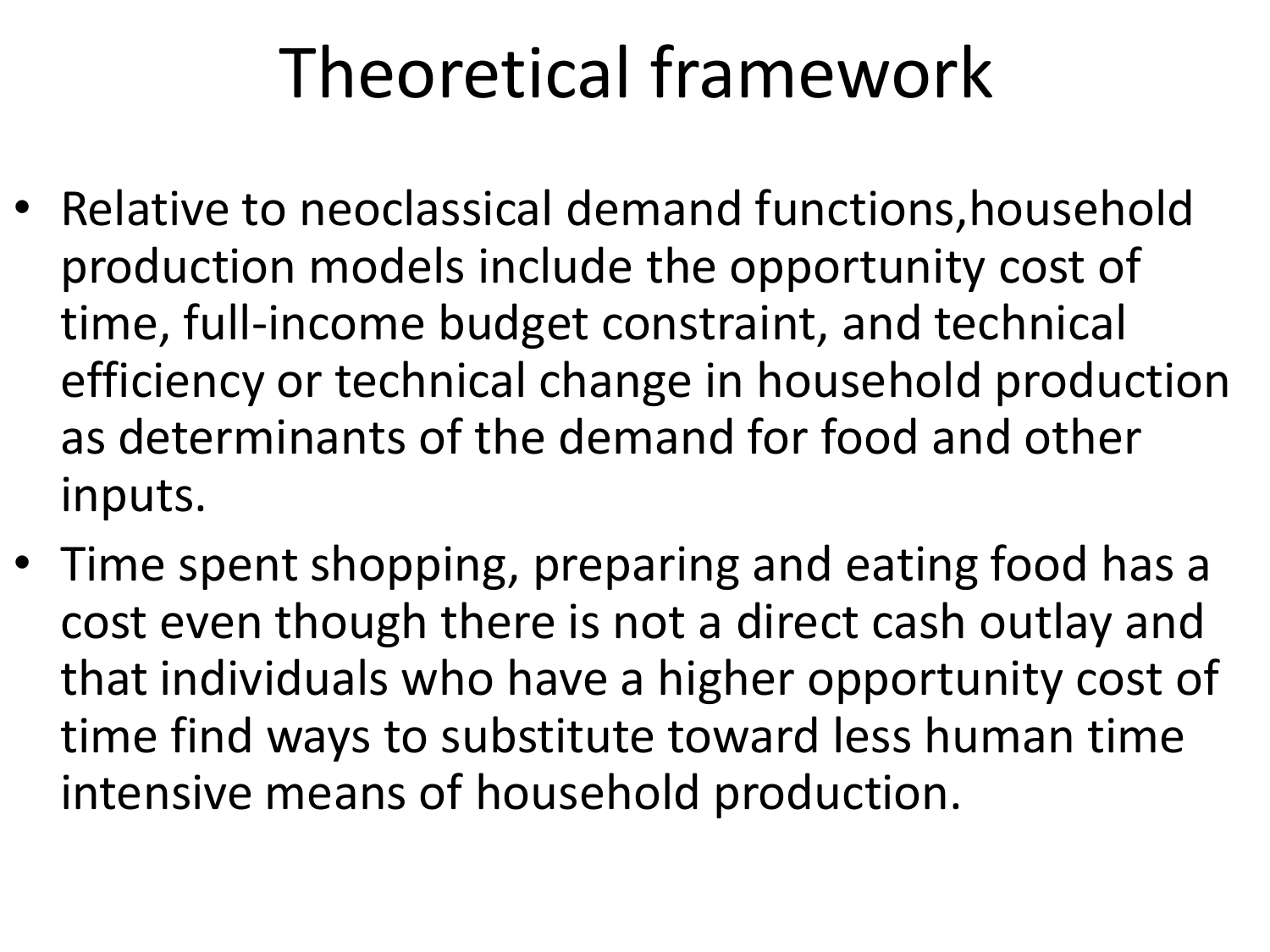#### Estimation

- Since the main variable of interest FAFH expenditure contains lots of zeroes, standard OLS would produce biased estimates
- We employ several censored dependent variable models such as Tobit and its nested verion-Double-hurdle model which was developed by Cragg (1971)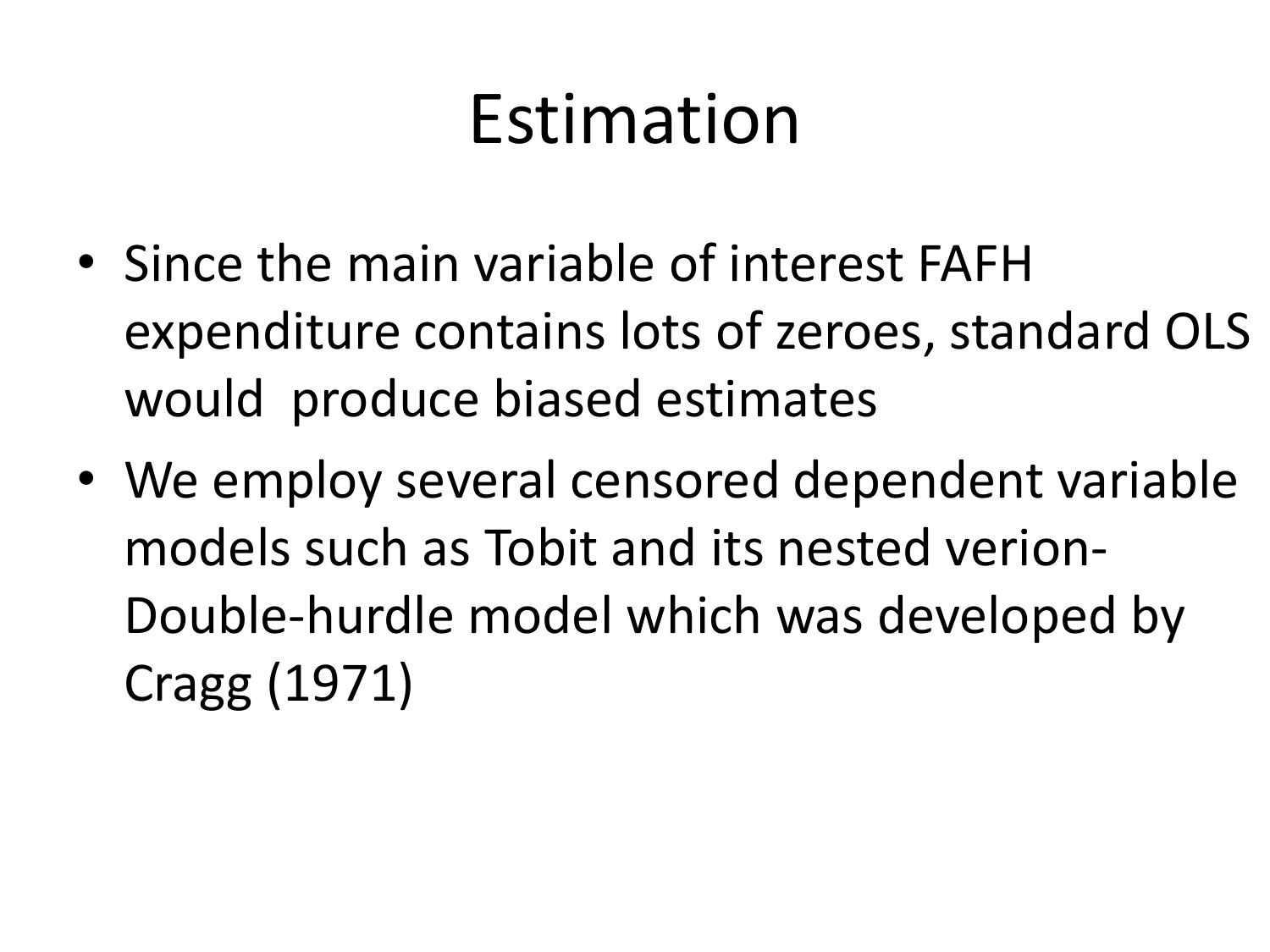#### Estimation

• Participation stage of Double-hurdle model can be written as:

 $d_i^* = X'_{1i} \beta_1 + u_i$   $u_i \approx N(0,1)$ 

$$
d_i = \begin{cases} 1 & \text{if} \quad d_i^* > 0 \\ 0 & \text{if} \quad d_i^* \le 0 \end{cases}
$$

• Consumption stage is given as:  $y_i^* = X_{2i}'\beta_2 + v_i$   $v_i \approx N(0, \sigma^2)$  $\overline{\mathcal{L}}$  $\left\{ \right.$  $\vert$  $=$  $\boldsymbol{0}$ \* *i i y*  $y_i = \begin{cases} y_i & \text{if } i \neq i \\ 0 & \text{else} \end{cases}$ *if*  $d_i = 1$  *and*  $y_i^* > 0$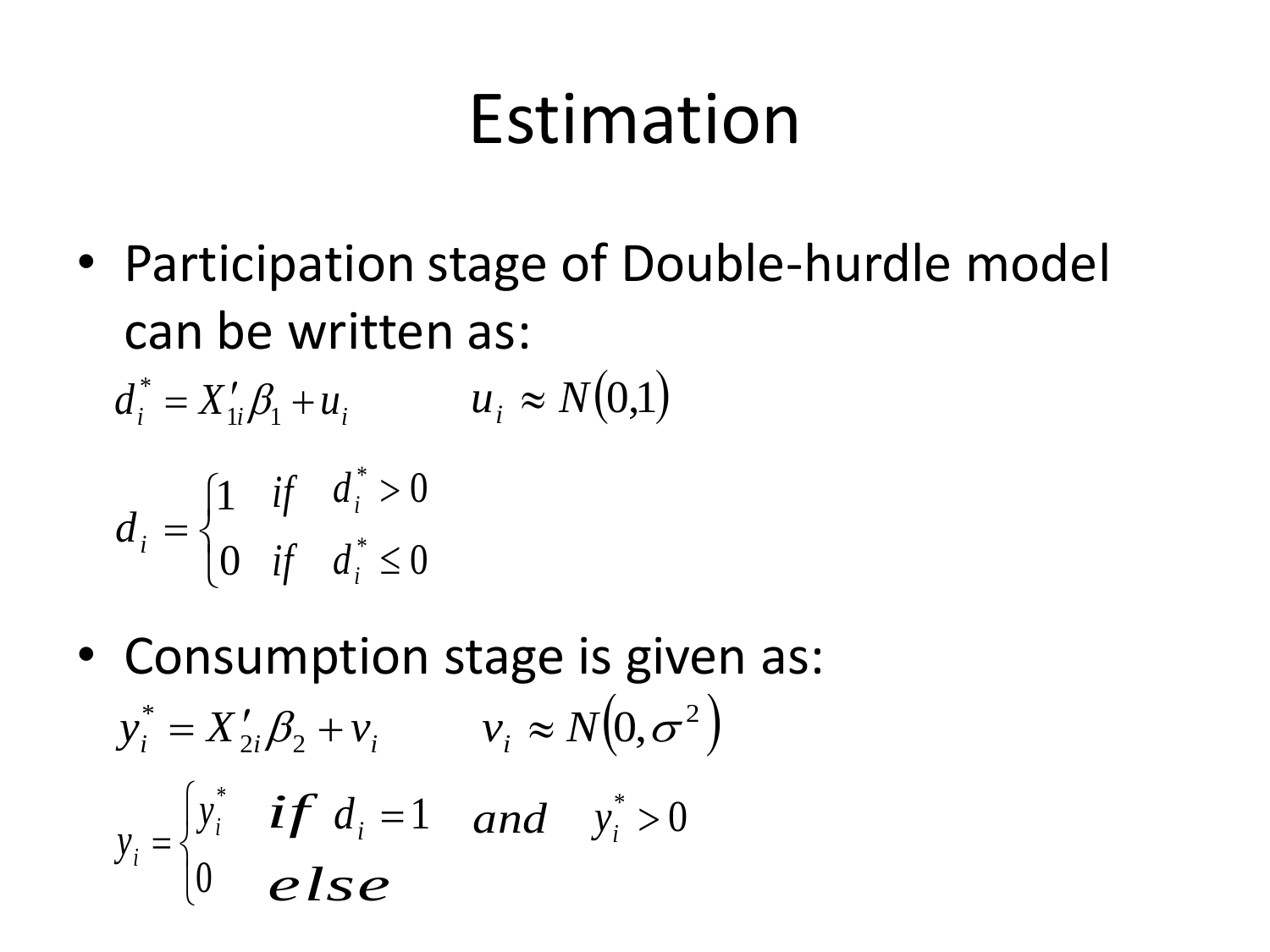#### FAFH: data (cont'd)

Evolution of the FAFH expenditure out of the total food expenditure

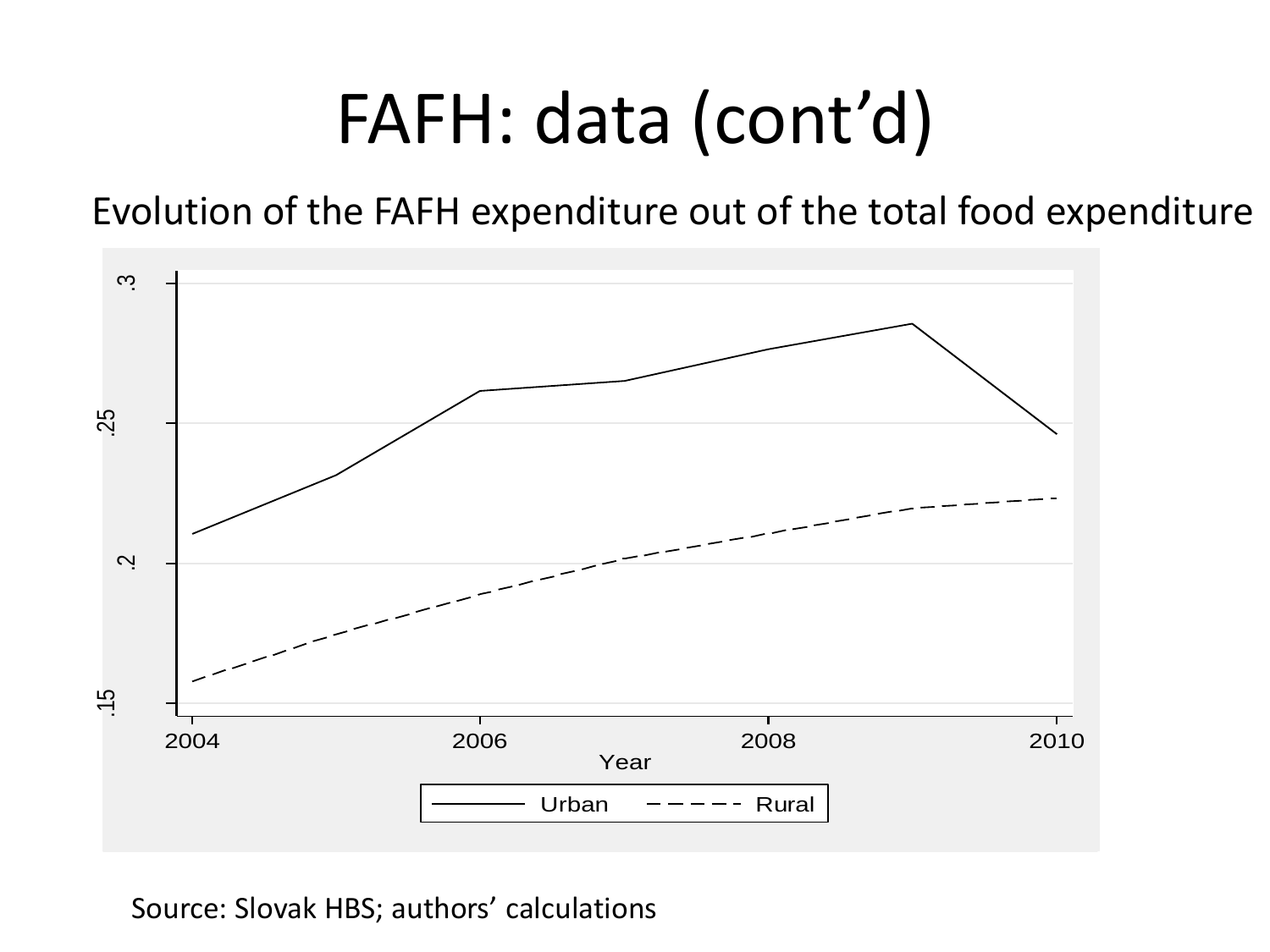|                                  | 2004     |          |          | 2010     |  |
|----------------------------------|----------|----------|----------|----------|--|
|                                  | Absolute | Relative | Absolute | Relative |  |
| Food and non-alcoholic           | 5 0 6 5  | 0.20     | 6 8 6 2  | 0.18     |  |
| beverages                        |          |          |          |          |  |
| Alcoholic beverages and tobacco  | 1 3 5 5  | 0.05     | 1801     | 0.05     |  |
| Clothing and footwear            | 1 0 6 5  | 0.04     | 1639     | 0.04     |  |
| Housing, water, electricity, gas | 6984     | 0.27     | 10 000   | 0.26     |  |
| and other fuels                  |          |          |          |          |  |
| Furnishing, household            | 1 275    | 0.05     | 2 3 8 7  | 0.06     |  |
| equipment and routine            |          |          |          |          |  |
| maintenance of the house         |          |          |          |          |  |
| Health                           | 604      | 0.02     | 1 200    | 0.03     |  |
| Transport                        | 2 2 3 1  | 0.09     | 3 0 5 4  | 0.08     |  |
| Communication                    | 946      | 0.04     | 1 471    | 0.04     |  |
| Recreation and culture           | 2 1 5 0  | 0.08     | 3 6 6 4  | 0.10     |  |
| Education                        | 363      | 0.01     | 581      | 0.02     |  |
| Hotels, cafés and restaurants    | 1613     | 0.06     | 1998     | 0.05     |  |
| Miscellaneous goods and          | 2 1 5 8  | 0.08     | 3697     | 0.10     |  |
| services                         |          |          |          |          |  |
| Total                            | 25 809   | 1.00     | 38 353   | 1.00     |  |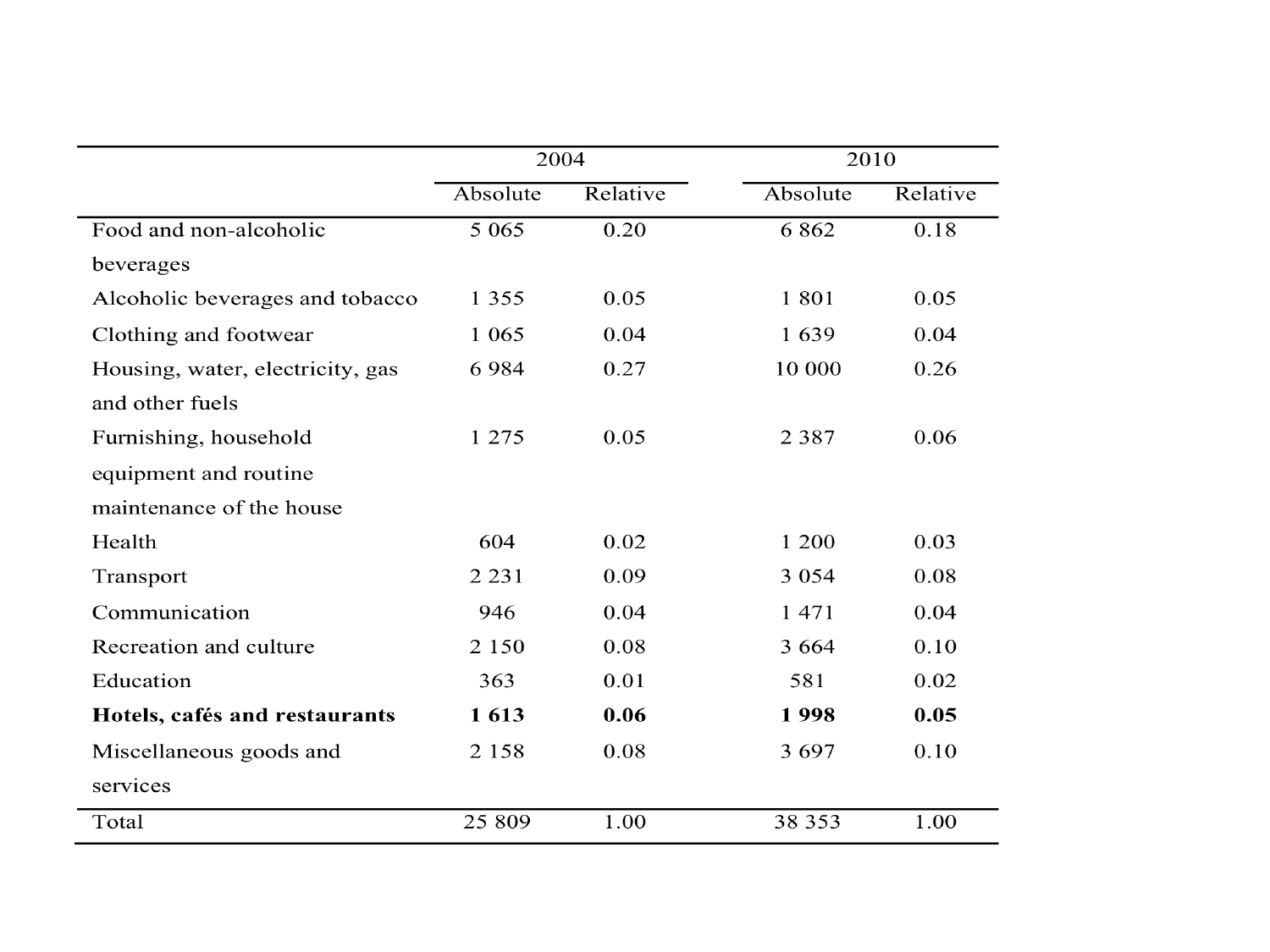|                               |                | 2004    |          |           | 2010    |          |
|-------------------------------|----------------|---------|----------|-----------|---------|----------|
| Variable                      | Mean           | Min     | Max      | Mean      | Min     | Max      |
| FAFH_expenditure <sup>a</sup> | 26.308         | 0.157   | 120.160  | 37.904    | 0.200   | 120.426  |
|                               | $(21.311)^{b}$ |         |          | (28.554)  |         |          |
| FAFH_participation            | 0.558          | 0.000   | 1.000    | 0.604     | 0.000   | 1.000    |
|                               | (0.497)        |         |          | (0.489)   |         |          |
| <b>Income</b>                 | 442.997        | 118.371 | 1763.567 | 685.683   | 118.902 | 1762.142 |
|                               | (244.818)      |         |          | (353.866) |         |          |
| Employed_HH                   | 0.594          | 0.000   | 1.000    | 0.554     | 0.000   | 1.000    |
|                               | (0.491)        |         |          | (0.497)   |         |          |
| Age_HH                        | 50.906         | 18.000  | 95.000   | 52.140    | 18.000  | 95.000   |
|                               | (15.051)       |         |          | (14.439)  |         |          |
| Gender_HH                     | 0.680          | 0.000   | 1.000    | 0.681     | 0.000   | 1.000    |
|                               | (0.467)        |         |          | (0.466)   |         |          |
| <b>Education_HH</b>           | 1.991          | 0.000   | 3.000    | 2.030     | 0.000   | 3.000    |
|                               | (0.524)        |         |          | (0.488)   |         |          |
| Employed_wife                 | 0.310          | 0.000   | 1.000    | 0.351     | 0.000   | 1.000    |
|                               | (0.462)        |         |          | (0.477)   |         |          |
| Familysize                    | 2.899          | 1.000   | 10.000   | 2.843     | 1.000   | 10.000   |
|                               | (1.427)        |         |          | (1.418)   |         |          |
| N_children                    | 0.532          | 0.000   | 6.000    | 0.458     | 0.000   | 6.000    |
|                               | (0.861)        |         |          | (0.793)   |         |          |
| Single                        | 0.174          | 0.000   | 1.000    | 0.203     | 0.000   | 1.000    |
|                               | (0.379)        |         |          | (0.403)   |         |          |
| Urban                         | 0.612          | 0.000   | 1.000    | 0.552     | 0.000   | 1.000    |
|                               | (0.487)        |         |          | (0.497)   |         |          |

Table 1 Summary statistics, (2004 and 2010)

Ξ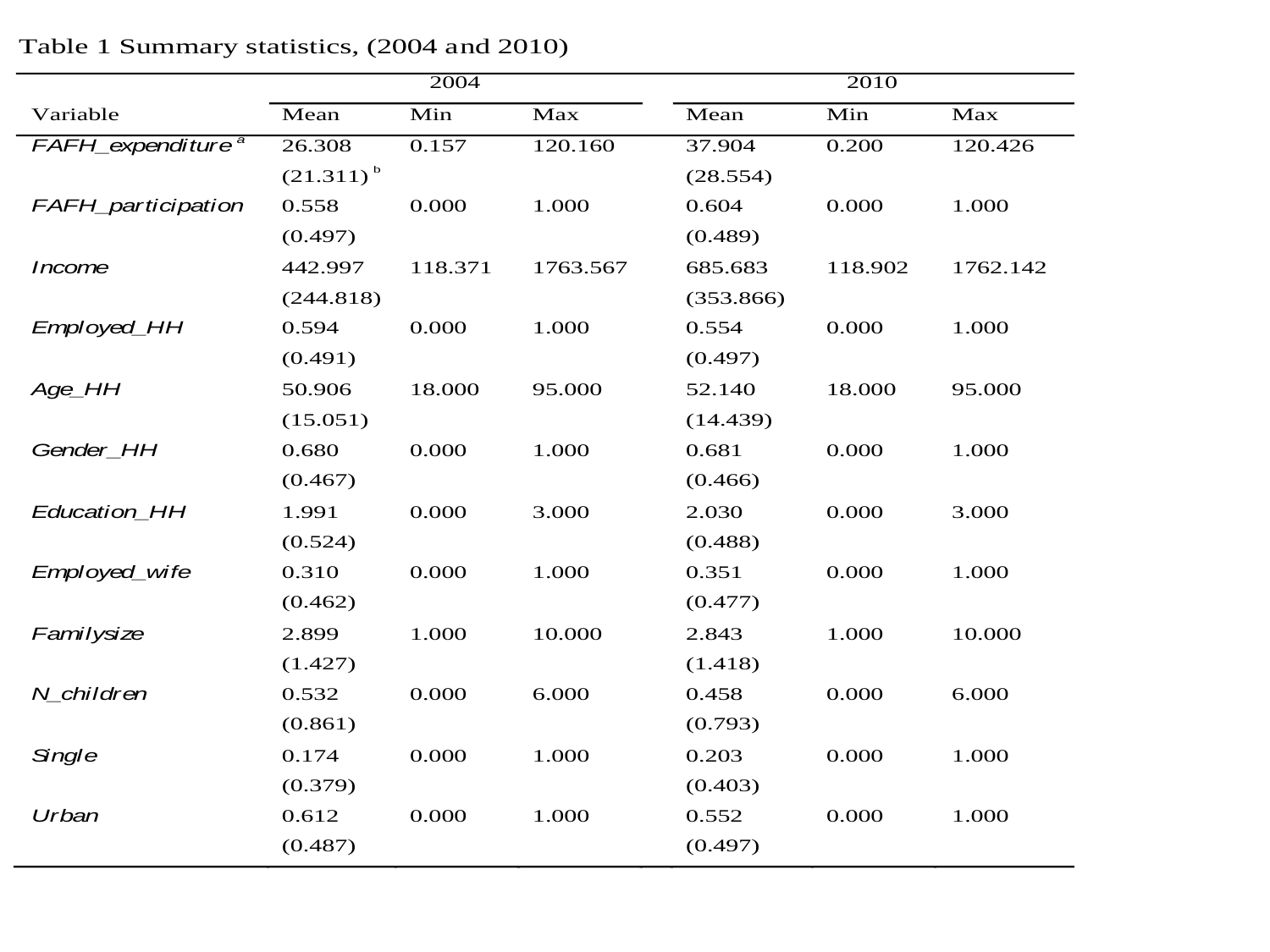#### Trend in Harmonized Indices of Consumer Prices: restaurants and cafes

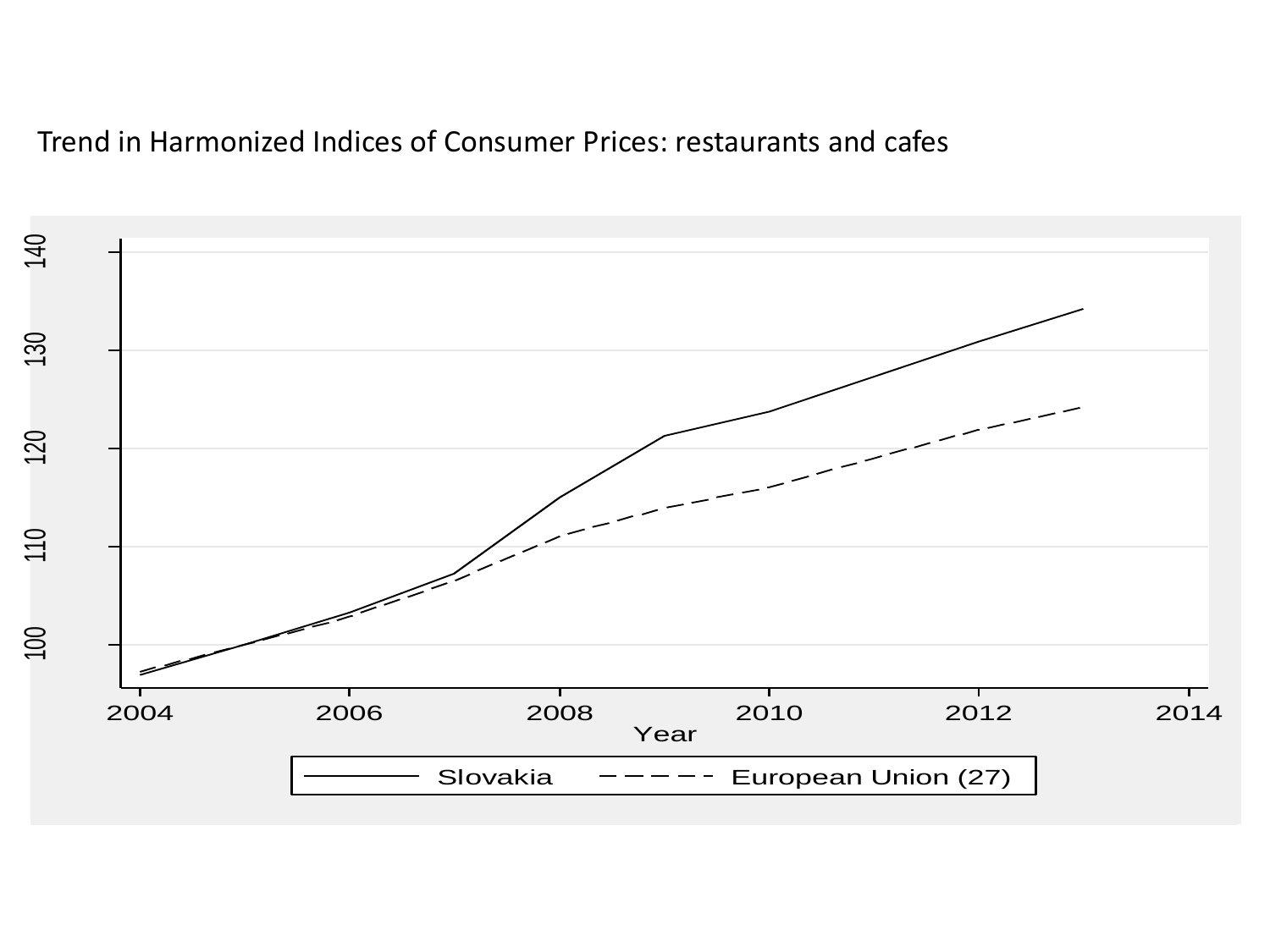# FAFH: results (cont'd)

#### Double-hurdle and Tobit maximum likelihood estimates, pooled sample (2004-2010)

|                       | Double-hurdle                   | Double-hurdle      |                     |
|-----------------------|---------------------------------|--------------------|---------------------|
| Variable              | participation stage             | consumption stage  | Tobit               |
| Income (In)           | $0.921***$ (0.026) <sup>a</sup> | $0.740***(0.019)$  | $1.827***$ (0.037)  |
| Employed_HH           | $0.395***(0.023)$               | $0.396***(0.020)$  | $1.005***(0.039)$   |
| Age_HH                | $-0.015***(0.001)$              | $-0.003***(0.001)$ | $-0.027***(0.001)$  |
| Gender_HH             | $-0.147***(0.021)$              | $-0.073***(0.017)$ | $-0.277***(0.034)$  |
| Education_HH          | $0.242***(0.018)$               | $0.028**$ (0.013)  | $0.363***(0.026)$   |
| Employed_wife         | $0.207***(0.022)$               | $0.208***(0.015)$  | $0.407***(0.031)$   |
| Family_size           | $-0.051***(0.011)$              | $0.018**$ (0.007)  | $-0.022(0.015)$     |
| N_children            | $0.136***(0.015)$               | $-0.004(0.009)$    | $0.113***$ (0.019)  |
| Single                | $0.202***(0.029)$               | $0.192***(0.025)$  | $0.376***(0.047)$   |
| Urban                 | $0.088***(0.017)$               | 0.020(0.013)       | $0.144***(0.025)$   |
| Constant              | $-5.228***(0.150)$              | $-2.037***(0.112)$ | $-10.099***(0.221)$ |
| N                     | 33300                           | 33300              | 33300               |
| Pseudo $\mathbb{R}^2$ |                                 |                    | 0.1398              |
| Log pseudolikelihood  | -41475.6                        |                    | -51573.9            |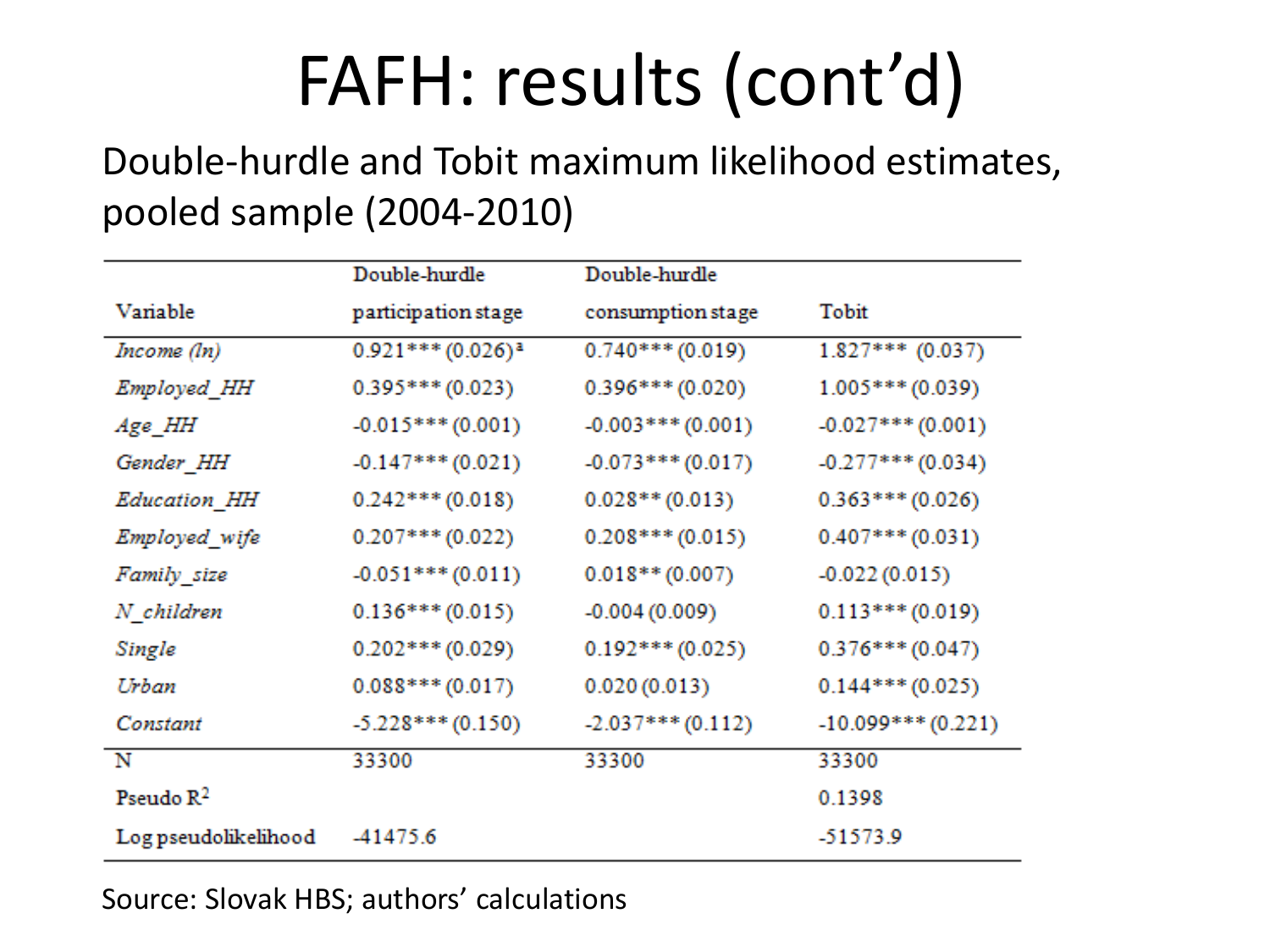#### FAFH: results

#### Estimated marginal effects of Double-hurdle model

|                    | Probability |          | Conditional Unconditional |
|--------------------|-------------|----------|---------------------------|
| Continuous effects |             |          |                           |
| Income (In)        | 0.258       | 0.722    | 1.175                     |
| Age HH             | $-0.004$    | $-0.002$ | $-0.014$                  |
|                    |             |          |                           |
| Discrete effects   |             |          |                           |
| Employed HH        | 0.110       | 0.386    | 0.551                     |
| Education HH       | 0.068       | 0.027    | 0.207                     |
| Gender HH          | $-0.041$    | $-0.071$ | $-0.160$                  |
| Employed wife      | 0.058       | 0.203    | 0.290                     |
| Family size        | $-0.014$    | 0.018    | $-0.029$                  |
| N kids             | 0.038       | $-0.004$ | 0.104                     |
| Single             | 0.057       | 0.187    | 0.276                     |
| Urban              | 0.025       | 0.020    | 0.082                     |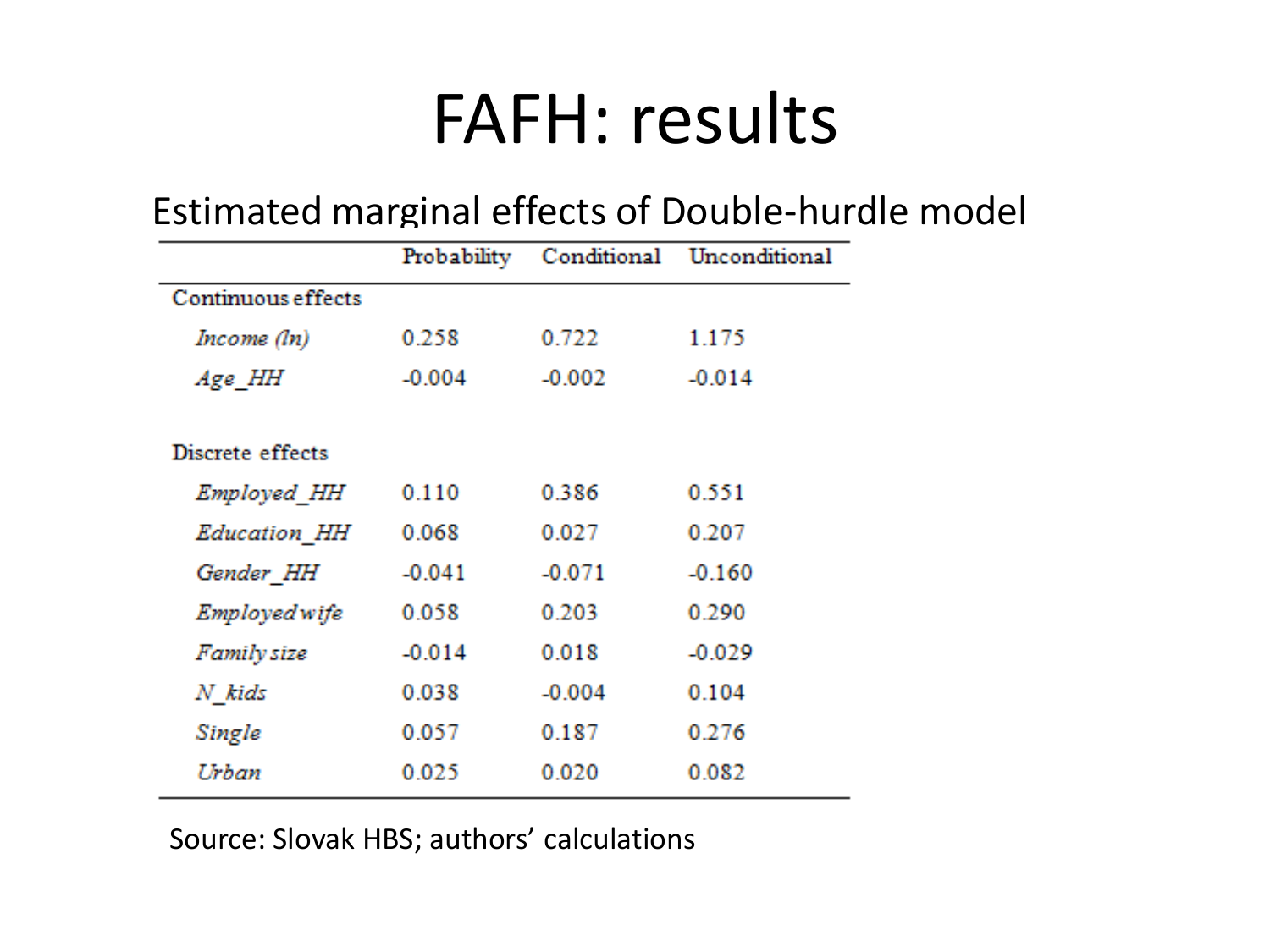### FAFH: results (cont'd)

Elasticity estimates with respect to household income by different household types